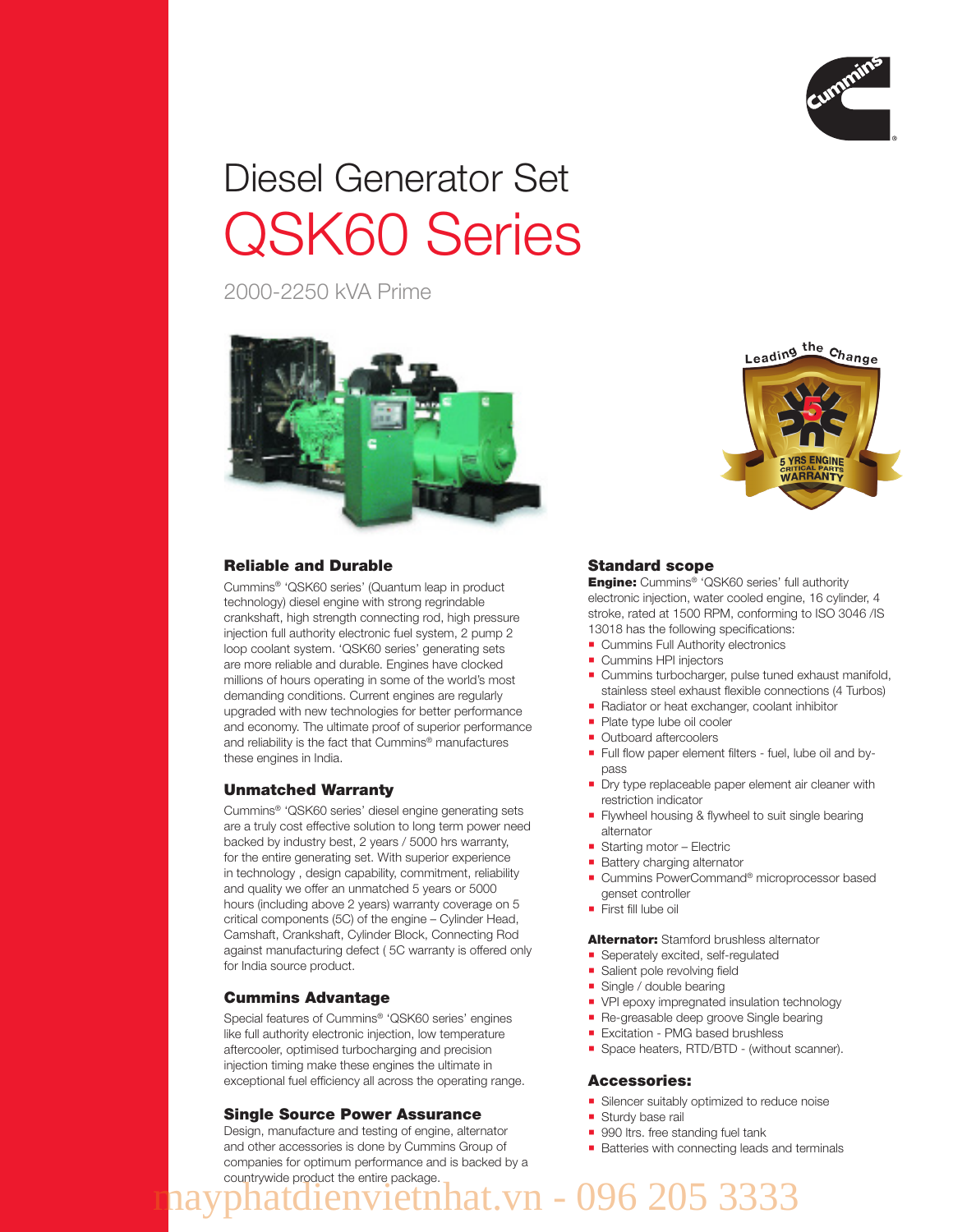#### **Optionals**

**Engine:** Heat exchanger, No cool, 398 lts. oil pan

**Alternator: Double Bearing** 

#### Control Panel: PC3.3

- Bargraph For PC3.3 Panel with kW, Power factor,
- Frequency,Current, Voltage ■ Remote HMI

AMF control panel, Battery charger, Remote/Auto start panel, Auto/ Manual synchronizing panel, Audio/Visual annunciation for faults

## Control panel: PowerCommand® PC 3.3 with MLD



The PowerCommand® control system is an integrated microprocessor based generator set control system providing voltage regulation, engine protection, alternator protection, operator interface and isochronous governing.

AmpSentry<sup>™</sup> – Includes integral AmpSentry<sup>™</sup> protection, which provides a full range of alternator protection function which are matched to the alternator provided.

Power Management - Control function provides battery monitoring, testing and a smart starting control system.

Advanced Control Methodology - Three phase sensing, FET based full wave rectified voltage regulation and a PWM output for stable operation with all load types.

**Communications Interface** - Control comes standard with PCCNet and Modbus interface

Regulation Compliant – Prototype tested: UL, CSA and CE compliant.

Service - InPower™ PC-based service tool available for detailed diagnostics, setup, data logging and fault simulation.

Reliable Design – For reliable operations in harsh environment.

#### Multi-language support

Independent of PC/ laptop for setting up

## Operator panel features

**Operator Panel Features** - The operator panel, in addition to the alternator, displays the Utility/ AC Bus data.

#### Operator/ Display Functions

- 320 x 240 pixels graphic LED backlight LCD with bar graph for displaying electrical parameters
- Auto, manual, start, stop, fault reset and lamp test/panel lamp switches
- Alpha-numeric display with pushbuttons
- **EXTED** lamps indicating genset running, remote start, not in auto, common shutdown, common warning, manual run mode, auto mode and stop

### Paralleling Control Functions

- Digital frequency synchronization and voltage matching
- Isochronous kW and kvar load sharing controls
- Droop kW and kvar control
- Sync check
- Extended paralleling (Peak Shave/Base Load)
- Digital power transfer control (AMF) provides load transfer operation in open or closed transition or soft (ramping) transfer mode

#### Alternator Data

- Line-to-neutral and line-to-line AC volts
- 3-phase AC current
- **Frequency**
- **KW, kvar, power factor kVA (three phase and total)**
- Engine Data
- DC voltage
- **Engine speed**
- **Lube oil pressure**
- Coolant temperature/ low level
- Comprehensive FAE data (where applicable)

#### Other Data

- Genset model data
- Start attempts, starts, running hours, kW hours
- Load profile (operating hours at % load in 5% increments)
- **Fault history**
- Data logging and fault simulation (requires InPower)

## Standard control functions

### Digital Governing

- Integrated digital electronic isochronous governor
- Temperature dynamic governing

#### Digital Voltage Regulation

- Integrated digital electronic voltage regulator
- 3-phase, 4-wire line-to-line sensing
- Configurable torque matching

### AmpSentryTM AC Protection

- AmpSentry<sup>™</sup> protective relay
- Over current and short circuit shutdown
- Over current warning
- Single and three phase fault regulation
- Over and under voltage shutdown
- Over and under frequency shutdown
- Overload warning with alarm contact
- Reverse power and reverse var shutdown

## Field overload

- Engine protection
- Battery voltage monitoring, protection and testing
- Over speed shutdown
- Low oil pressure warning and shutdown
- High coolant temperature warning and shutdown
- Low coolant level warning or shutdown
- Low coolant temperature warning
- Fail to start (over crank) shutdown
- Fail to crank shutdown
- Cranking lockout
- Sensor failure indication
- Low fuel level warning or shutdown

## MLD features

- Load dependent start/stop
- Run hour equalization
- **Built-in Logic**
- Single point MLD setting
- System monitoring
- Master-less
- Single point remote start
- Predictive Load input
- Dedicated screens

## Telematics Offerings

- Fault Code Alerts on Email & SMS
- **Advisory Services**
- Fuel Level Monitoring on Email & SMS
- **Multiple Gensets Central Monitoring**
- **Automatic Reports Generation**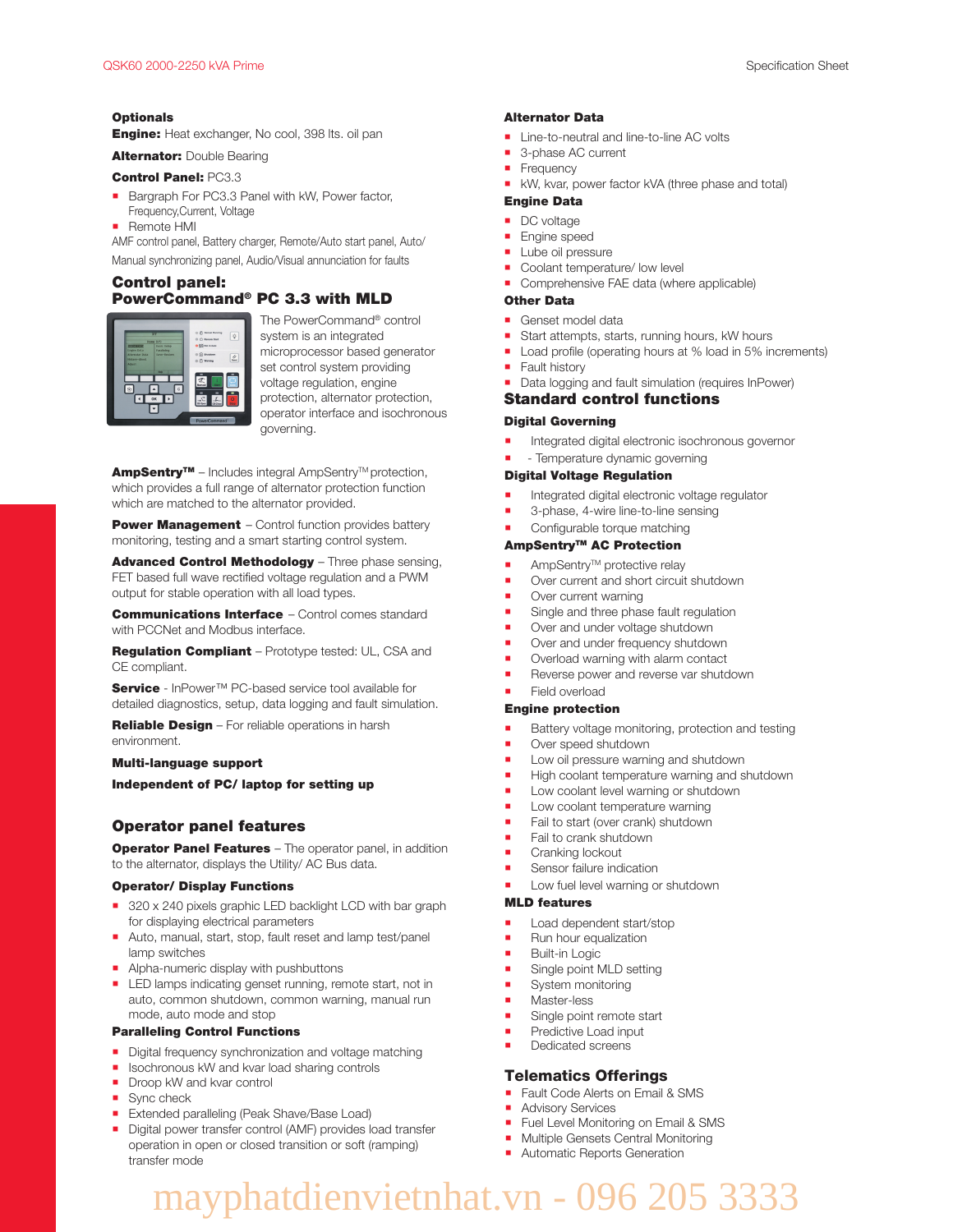## Technical Data

| Generator set specifications                            |                                                                              |                                                                           |                                                                          |                                                                          |  |
|---------------------------------------------------------|------------------------------------------------------------------------------|---------------------------------------------------------------------------|--------------------------------------------------------------------------|--------------------------------------------------------------------------|--|
| Model                                                   | C2000 D5 P                                                                   |                                                                           |                                                                          | C2250 D5 P                                                               |  |
| Prime Power Rating kVA                                  | 2000                                                                         |                                                                           | 2250                                                                     |                                                                          |  |
| Output Voltage and Frequency                            | 415V/ *3.3/ *6.6/ 11KV - 50Hz                                                |                                                                           | 415V/ *3.3/ *6.6/ 11KV - 50Hz                                            |                                                                          |  |
| Power Factor                                            | $0.8$ (lag)                                                                  |                                                                           | $0.8$ (lag)                                                              |                                                                          |  |
| No. of phases                                           | 3 phase                                                                      |                                                                           | 3 phase                                                                  |                                                                          |  |
|                                                         |                                                                              |                                                                           |                                                                          |                                                                          |  |
| Engine specifications                                   |                                                                              |                                                                           |                                                                          |                                                                          |  |
| Make                                                    | Cummins                                                                      |                                                                           | Cummins                                                                  |                                                                          |  |
| Model                                                   | QSK 60 G4                                                                    |                                                                           | QSK 60 G8                                                                |                                                                          |  |
| No. of cylinders                                        | 16                                                                           |                                                                           | 16                                                                       |                                                                          |  |
| Aspiration                                              | Turbocharged - LTA Aftercooled                                               |                                                                           | Turbocharged - LTA Aftercooled                                           |                                                                          |  |
| Bore x Stroke                                           | 159 mm x 190 mm                                                              |                                                                           | 159 mm x 190 mm                                                          |                                                                          |  |
| Displacement                                            | 60.2 ltrs                                                                    |                                                                           | 60.2 ltrs                                                                |                                                                          |  |
| Output - Prime                                          | 2319 bhp (1730 kWm)                                                          |                                                                           | 2603 bhp (1942 kWm)                                                      |                                                                          |  |
| Fuel consumption @ 75% load with Rad/HE                 | 291/281 ltr/hr                                                               |                                                                           | 331/321 ltr/hr                                                           |                                                                          |  |
| Fuel consumption @ 100% load with Rad/HE 390/380 ltr/hr | 390/380 ltr/hr                                                               |                                                                           | 441/430 ltr/hr                                                           |                                                                          |  |
| Total wet weight (engine + radiator)                    | 9904 kg                                                                      |                                                                           | 9904 kg                                                                  |                                                                          |  |
| Length x Width x Height (engine)                        | 2780 x 1591 x 1960 mm                                                        |                                                                           | 2780 x 1591 x 1960 mm                                                    |                                                                          |  |
| Compression Ratio                                       | 14.5:1                                                                       |                                                                           | 14.5:1                                                                   |                                                                          |  |
| <b>Piston Speed</b>                                     | $9.5 \text{ m/s}$                                                            |                                                                           | $9.5 \text{ m/s}$                                                        |                                                                          |  |
| Governor / Class                                        | Electronic / A1                                                              |                                                                           | Electronic / A1                                                          |                                                                          |  |
| Lubricating oil sytem capacity                          | 280/398 ltrs                                                                 |                                                                           | 398 ltrs                                                                 |                                                                          |  |
| Coolant capacity (engine + radiator)                    | 621 ltrs                                                                     |                                                                           | 621 ltrs                                                                 |                                                                          |  |
| Combustion air intake @ 100% load (+/- 5%)              | 136 $m3/min$                                                                 |                                                                           | 156 $m3/min$                                                             |                                                                          |  |
| <b>Exhaust Temperature</b>                              | 430 °C                                                                       |                                                                           | 485 °C                                                                   |                                                                          |  |
|                                                         |                                                                              |                                                                           |                                                                          |                                                                          |  |
| Alternator specifications                               |                                                                              |                                                                           |                                                                          |                                                                          |  |
| Make                                                    | Stamford-LT                                                                  | Stamford-HT                                                               | Stamford-LT                                                              | Stamford-HT                                                              |  |
| Frame size / Model No.                                  | S7L1D-G4                                                                     | HVSI804R                                                                  | S7L1D-H4                                                                 | HVSI804R                                                                 |  |
| <b>Voltage Regulation</b>                               | ± 0.5%                                                                       | ± 0.5%                                                                    | ± 0.5%                                                                   | ± 0.5%                                                                   |  |
| Insulation                                              | Class H                                                                      | Class F                                                                   | Class H                                                                  | Class F                                                                  |  |
| <b>Standard Enclosure</b>                               | IP 23                                                                        | <b>IP 23</b>                                                              | <b>IP 23</b>                                                             | IP 23                                                                    |  |
| Winding Pitch                                           | $2/3$ Pitch                                                                  | $2/3$ Pitch                                                               | $2/3$ Pitch                                                              | $2/3$ Pitch                                                              |  |
| <b>Stator Winding</b>                                   | Double Layer<br>Concentric                                                   | Double layer lap,<br>form wound                                           | Double layer lap,<br>form wound                                          | Double layerlap,<br>form wound                                           |  |
| Rotor Dynamically balanced with grade 2.5               | Dynamically<br>balanced with<br>grade 2.5                                    | Dynamically<br>balanced with<br>grade 2.5                                 | Dynamically<br>balanced with<br>grade 2.5                                | Dynamically<br>balanced with<br>grade 2.5                                |  |
| Wave form distortion                                    | NO LOAD < $1.5\%$<br>NON-ISTORTING<br><b>BALANCED LINEAR</b><br>$LOAD < 5\%$ | No load $< 1.5$<br>%, non distorting<br>balanced linear<br>load $<$ 3 $%$ | No load $<$ 1.8<br>%, non distorting<br>balanced linear<br>load $< 5 \%$ | No load $< 1.5$<br>%, non distorting<br>balanced linear<br>load $< 5 \%$ |  |
| <b>Total Harmonic Factor</b>                            | Better than 2%                                                               | Better than 2%                                                            | Better than 2%                                                           | Better than 2%                                                           |  |

*\* Refer to Factory for 3.3/\*6.6 KV & Alternator frame*

## Conformance Standards

IS/IEC 60034-1, BS 5000, IS 1460, ISO 8528, IS 13018, ISO 3046, ISO 9001

## Rating Definitions

### Prime Power (PRP):

Applicable for supplying power to varying electrical load for unlimited hours. Prime Power (PRP) is in accordance with ISO 8528. Ten percent overload capability is available in accordance with ISO 3046 and IS 13018.

- Fuel consumption data is based on diesel having specific gravity of 0.85 and conforming to IS:1460
- Fuel consumption tolerance is  $+5\%$